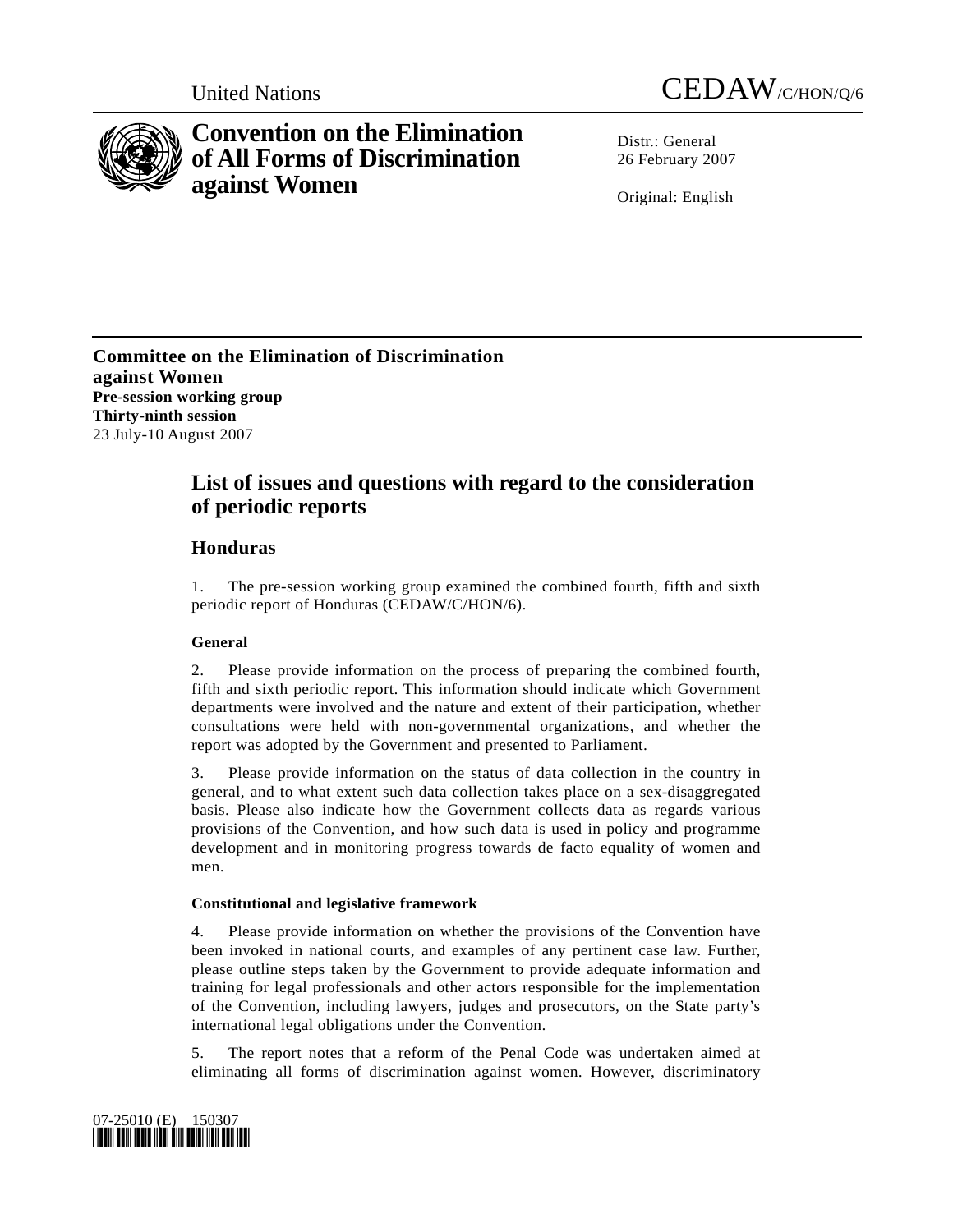provisions remain in other laws, procedural codes, regulations and other instruments. Please provide information about steps taken, or planned, to eliminate all discriminatory provisions from the national legal framework and a time frame for so doing.

6. Kindly indicate whether temporary special measures aimed at accelerating the realization of women's de facto equality with men, in line with article 4, paragraph 1, of the Convention and the Committee's general recommendation 25 are in place, and the results achieved in their use.

#### **Institutional framework**

7. The report acknowledges that the effective institutionalization of gender mainstreaming is weak. This is owed particularly to a lack of resources, coordination mechanisms, awareness of women's rights and political will, as well as existing patriarchal attitudes, which constitute obstacles to promoting women's equality. The report also notes that resource constraints impact the work of the National Women's Institute. How does the State party intend to remedy this situation, and when?

8. Despite the creation of the Special Public Prosecutor's Office for Women in 1994, the report notes that "in practice, the administration of justice is impeded by a series of obstacles that are directly related to the persons who take decisions in the different branches of Government". What are these obstacles, and what specific steps is the Government taking to remove them, within a given timetable?

9. Please provide a succinct summary of the content of the National Policy on Women and the First Equal Opportunities Plan, 2002-2007, including information on the resources allocated for its implementation, mechanisms and procedures in place for regular monitoring and evaluation of its impact, and results achieved to date.

10. Please provide information on the mandate, scope of activities, and resources available of the Association of Social Communicators for a Culture of Gender Equity, which supports women's political participation under the National Policy on Women.

#### **Stereotypes and education**

<span id="page-1-0"></span>**\_\_\_\_\_\_\_\_\_\_\_\_\_\_\_\_\_\_** 

11. In its consideration of Honduras' combined initial, second and third periodic report, $<sup>1</sup>$  $<sup>1</sup>$  $<sup>1</sup>$  the Committee expressed its hope that the State party would take strong</sup> measures to eliminate stereotypes, and include both men and women in awarenessraising efforts aimed at ending discrimination against women. Please provide additional information on steps taken by the Government to combat pervasive negative stereotypes and cultural attitudes that discriminate against women and girls, including disabled women, indigenous women, and women of African descent, and on results achieved over time.

12. The report provides little information on policies and goals in the field of education, and notes (para. 120) that "the gender issue does not constitute a priority for institutions". Please provide information on steps taken or planned by the

<sup>1</sup> See *Official Records of the General Assembly, Forty-seventh Session, Supplement No. 38* (A/47/38), part three, Sect. B, paras. 106 to 143.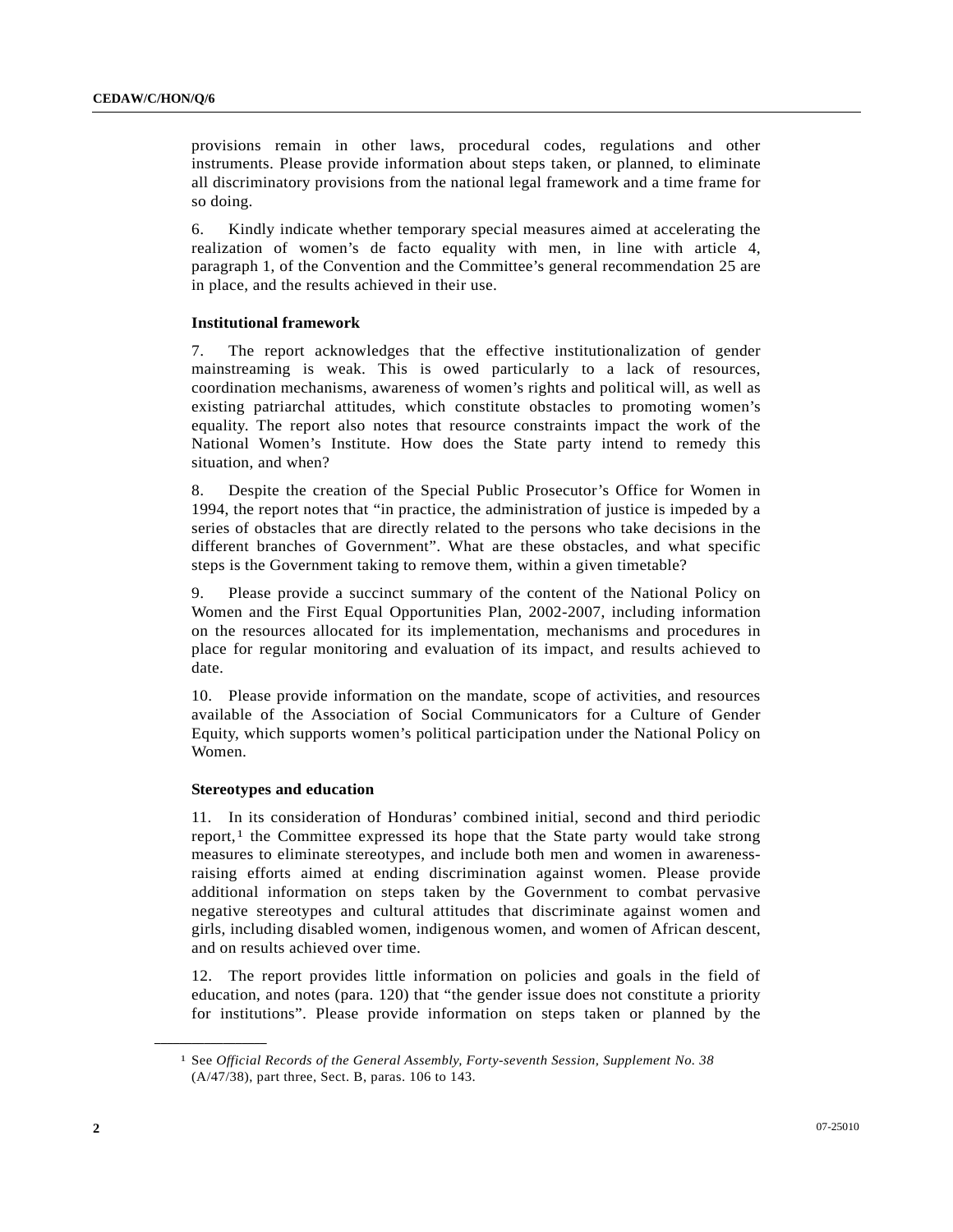Government to prioritize achievement of equality between women and men, and girls and boys, in the field of education, and to ensure for all women and girls equal access to education and training, as well as retention and completion rates, in accordance with article 10 of the Convention.

13. Please provide statistical information, disaggregated by age and ethnicity and reflective of urban/rural distribution, to illustrate trends and achievements in women's and girls' education in Honduras during the reporting period.

14. Please provide information on the incidence of teenage pregnancy in Honduras, and its impact on girls' educational achievement. Please also provide information about support for pregnant teenagers or young mothers to continue their education. In this regard, please include information on the application of article 35 of the Law of Equality of Opportunities for Women, which allows maternity leave to be granted to pregnant students.

#### **Health**

15. Please provide data on trends in women's health in Honduras, including sexual and reproductive health, disaggregated by age and ethnicity and reflective of rural/urban distribution. This should include data on trends in maternal mortality, including from unsafe abortion.

16. The report acknowledges the rise in HIV/AIDS infection in certain groups of women, including married women and indigenous and women of African descent (paras. 265, 266). Please indicate what steps are being taken or planned by the Government to enhance HIV/AIDS prevention programmes and support services, and the extent to which these target women. Where policies, programmes and services are in place, please provide information on their effectiveness.

17. The report notes that adolescents are not prioritized by the Health Ministry, and may be denied access to health services in practice (paras. 302, 295). Specifically, it notes a contradiction between the childhood code and Health Ministry's Programme of Comprehensive Care for Adolescents, regarding adolescents' access to health services. It also notes that Government Order 0966/SS (1999) authorizes the provision of contraceptives to adult women, but seems to exclude adolescent girls. What is being done to ensure adolescents' access to adequate and age-appropriate health services, including sexual education, sexual and reproductive health services and family planning information?

#### **Violence against women**

18. The report notes that a system of data collection on violence against women is in place, but is not part of the official records system of the Ministry of Health. At the same time, the report does not provide a clear overview of the prevalence of all forms of violence against women in Honduras. Please provide information that would allow the Committee to gain insight into the causes, extent and prevalence of all forms of violence against women in Honduras, including the results of any population-based surveys on violence against women or through any other available statistical data or information, disaggregated by ethnicity and age and reflective of rural/urban distribution where possible. Please also indicate how the Government plans to strengthen accessibility and use of existing data, in particular for policymaking and service provision.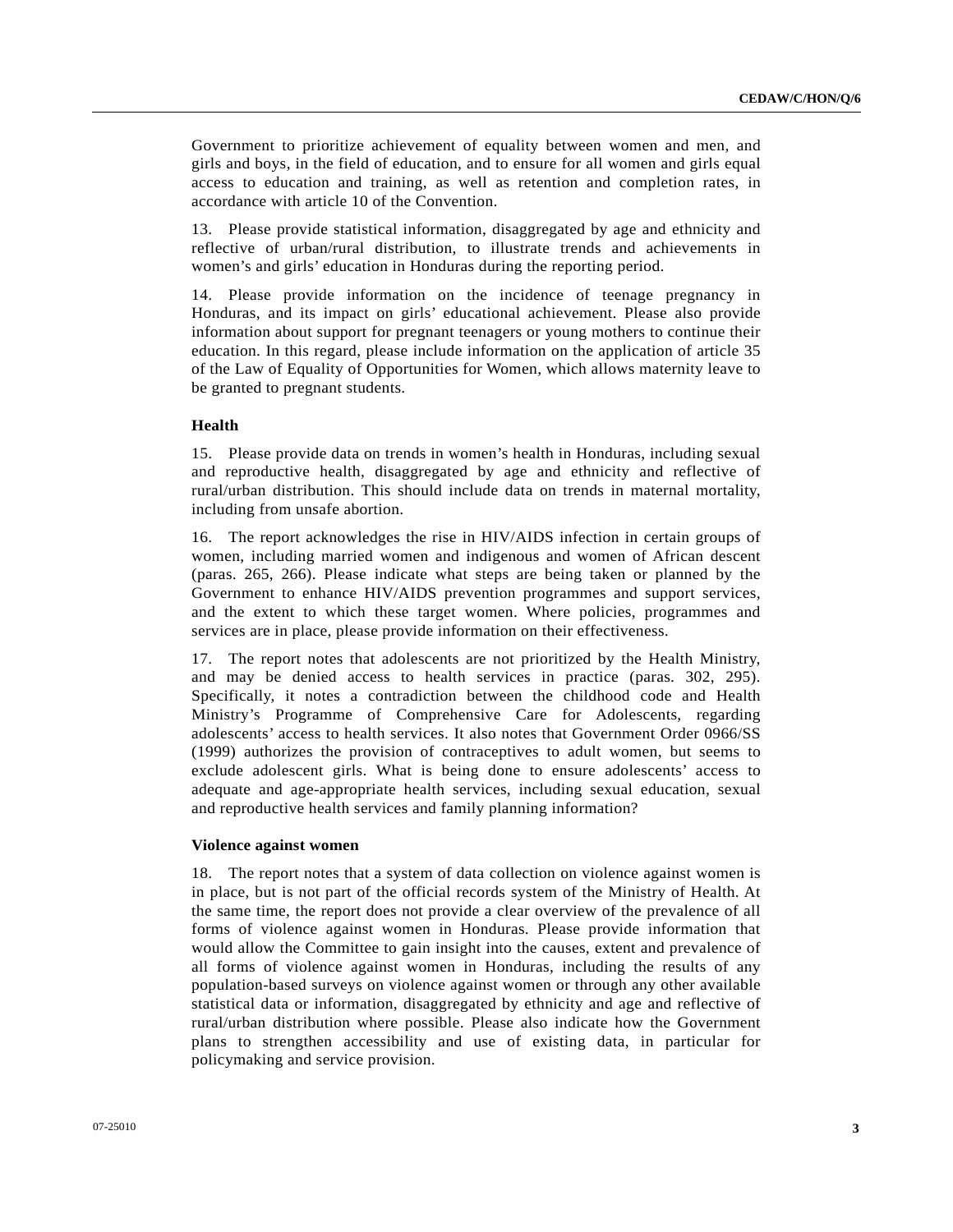19. The report acknowledges obstacles to combating violence against women, including a failure to comply with policies, laws and plans (para. 247) and a lack of awareness among decision makers (para. 248). What steps is the Government taking to eliminate these obstacles within a given timetable?

#### **Trafficking; and exploitation of prostitution**

20. The present report notes that studies have been conducted on the commercial and sexual exploitation of girls and adolescents, particularly in border areas (para. 96), but does not provide information on the findings of such studies. Please provide information on the commercial and sexual exploitation of women, girls and adolescents, including through trafficking, and its incidence, causes and consequences. Please also provide information on any programmes to address this problem.

#### **Participation in political and public life and in decision-making**

21. Information provided in the report reveals that in the most recent elections, the number of women in elected positions has declined. What measures have been adopted to guarantee the effective implementation of article 105 of the Law on Elections and Political Organizations? Please also indicate what other temporary special measures in accordance with article 4, paragraph 1, of the Convention, and the Committee's general recommendations 23 and 25 are in place to accelerate women's full and equal participation in all areas of public life and decision-making.

22. The report, while noting the importance of the establishment of a minimum quota for women's participation in elected offices as contained in article 105 of the Law on Elections and Political Organizations, also notes that this article "contradicts and violates" article 104 of the same law, as well as the Equal Opportunities Law (para. 101). Please provide further explanation on measures taken by the State party to debate and resolve this perceived contradiction.

#### **Employment; social and economic benefits**

23. The report acknowledges that programmes aimed at eliminating discrimination in employment are not effective, and that the legislative framework is not adequate. Please provide information on a time frame for amending the Labour Code, in order to achieve de jure compliance with article 11 of the Convention. Further, please indicate how and to what extent the proposal "Employment with Gender Equity", prepared by the National Women's Institute in 2004, has been taken into account in the amendment of national laws and the development of policies and programmes.

24. According to the report, the female population of working age is defined as "over ten years [old]" (para. 328), and that 64.4 per cent of girls working in domestic service are employed before the age of 14. Please indicate concrete steps being taken by the Government to ensure that young girls are protected from economic exploitation and the worst forms of child labour, and to ensure that young girls working in domestic service continue to receive an education.

25. Please provide information on the working conditions of women in the maquila sector. Please also provide information about actions taken by the Government to ensure that the rights of women working in the maquila sector are